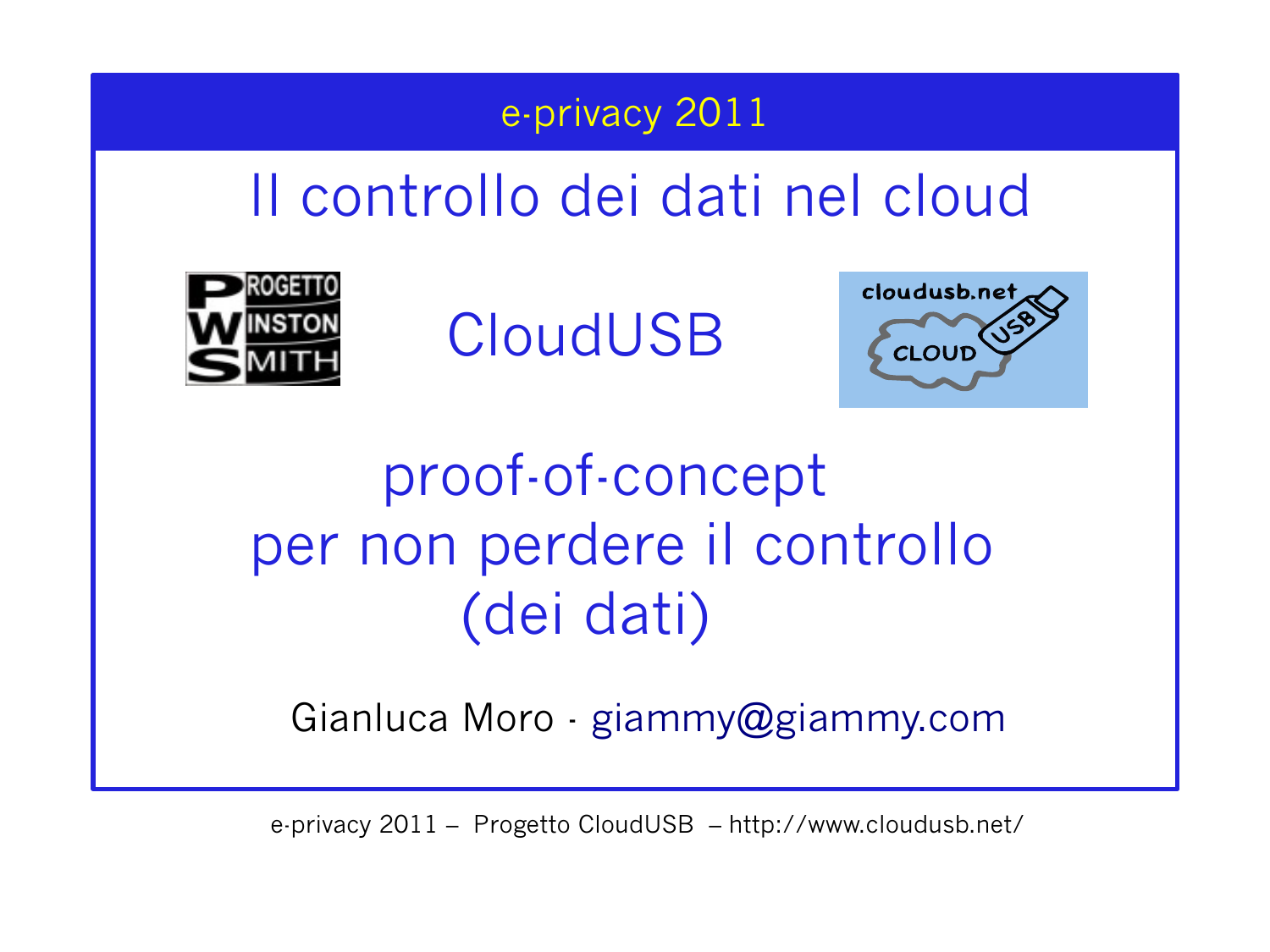### Internet ovunque



- lavorare o giocare ovunque
- dati ovunque
- accesso in ogni momento e da ogni luogo

- e la sicurezza dei dati?
- e la privacy?

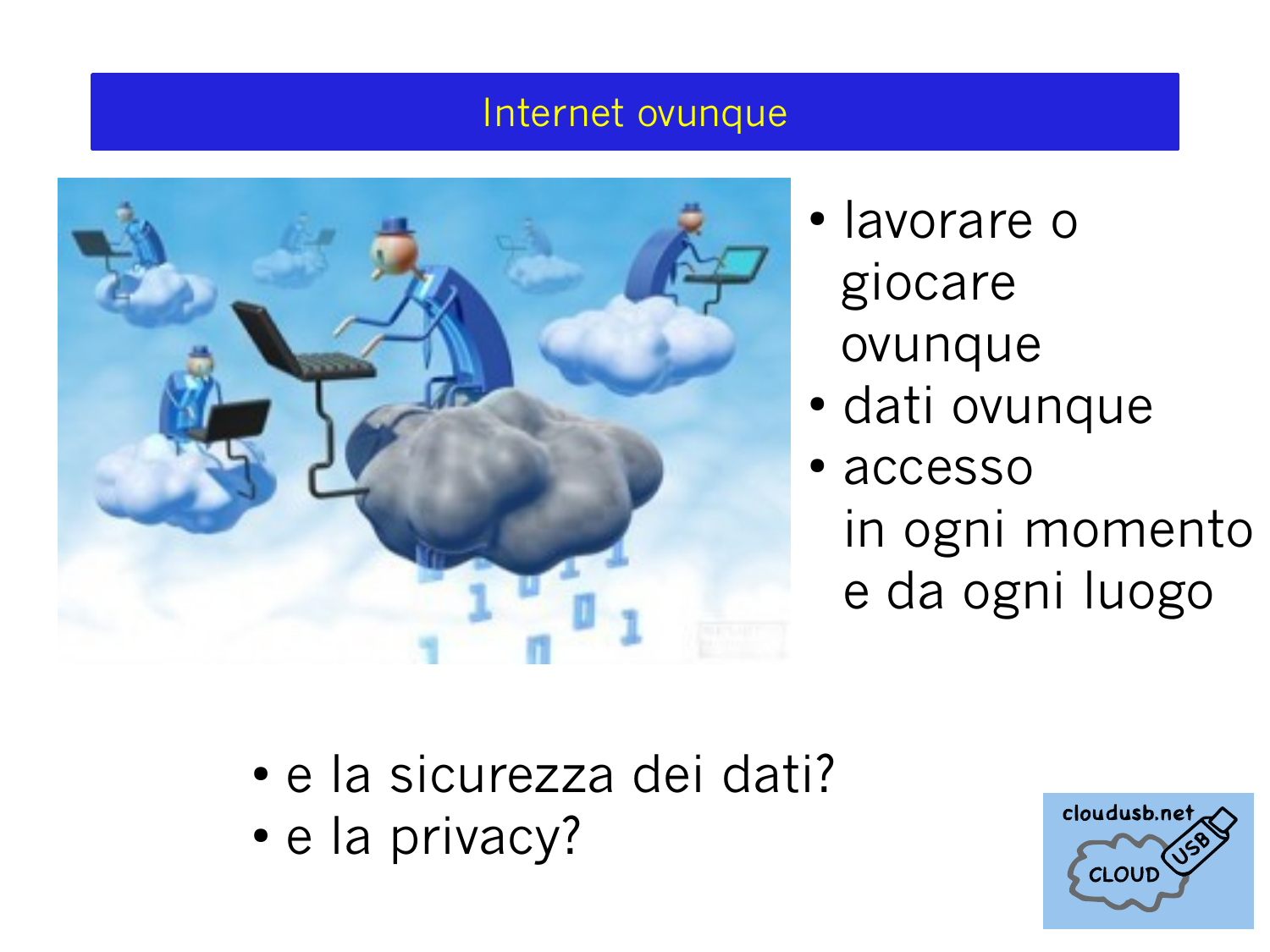## Cloud ....



## … un amico simpatico

## un compagno dispettoso ...



… o qualcosa di non molto chiaro:



- dove sono i dati?
- di chi sono i dati?

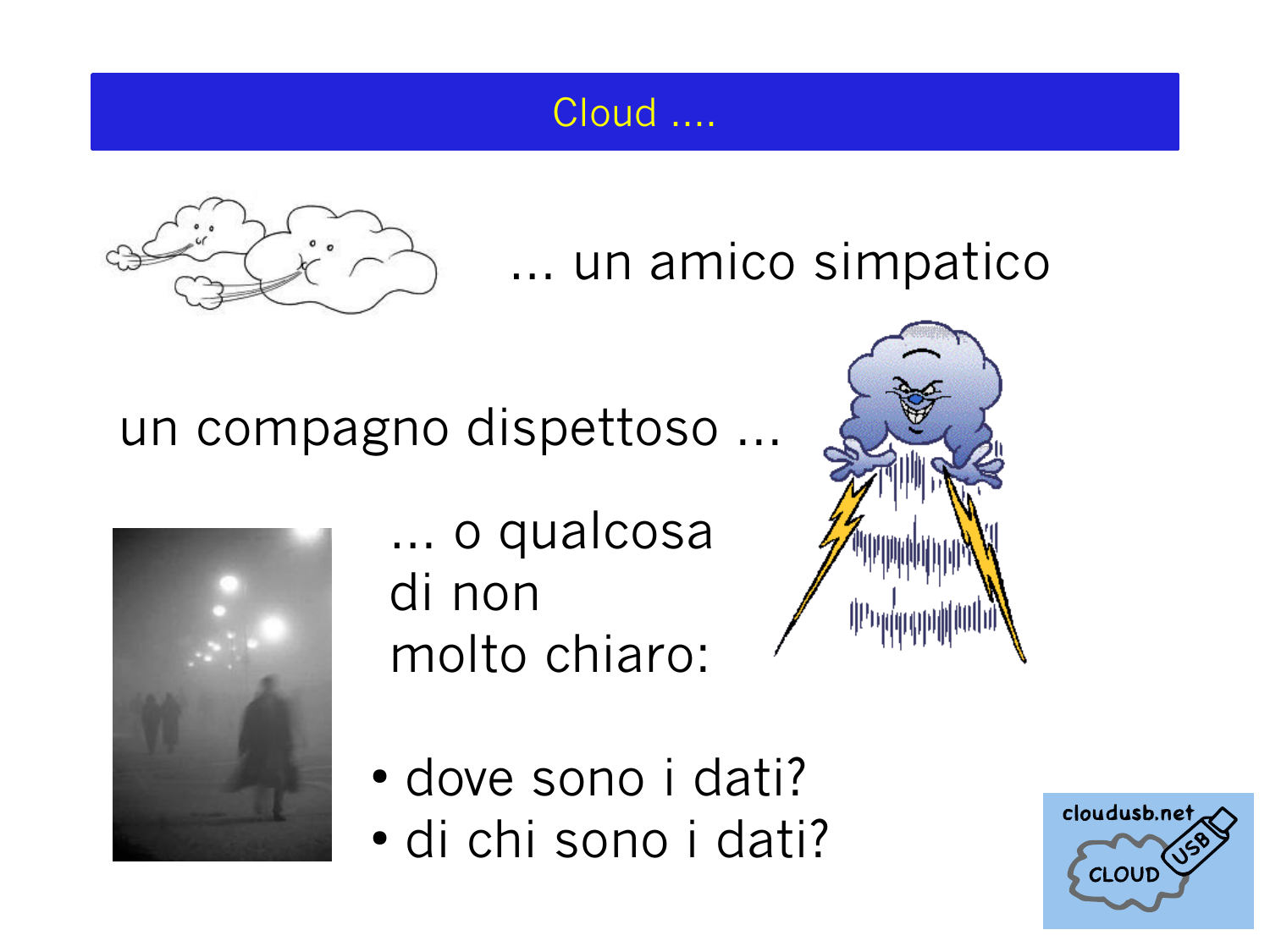#### Dove sono i dati?



• la sicurezza è scomoda!?

- Google: … mail
- … docs
- … foto
- ... e altro
- Disco on line



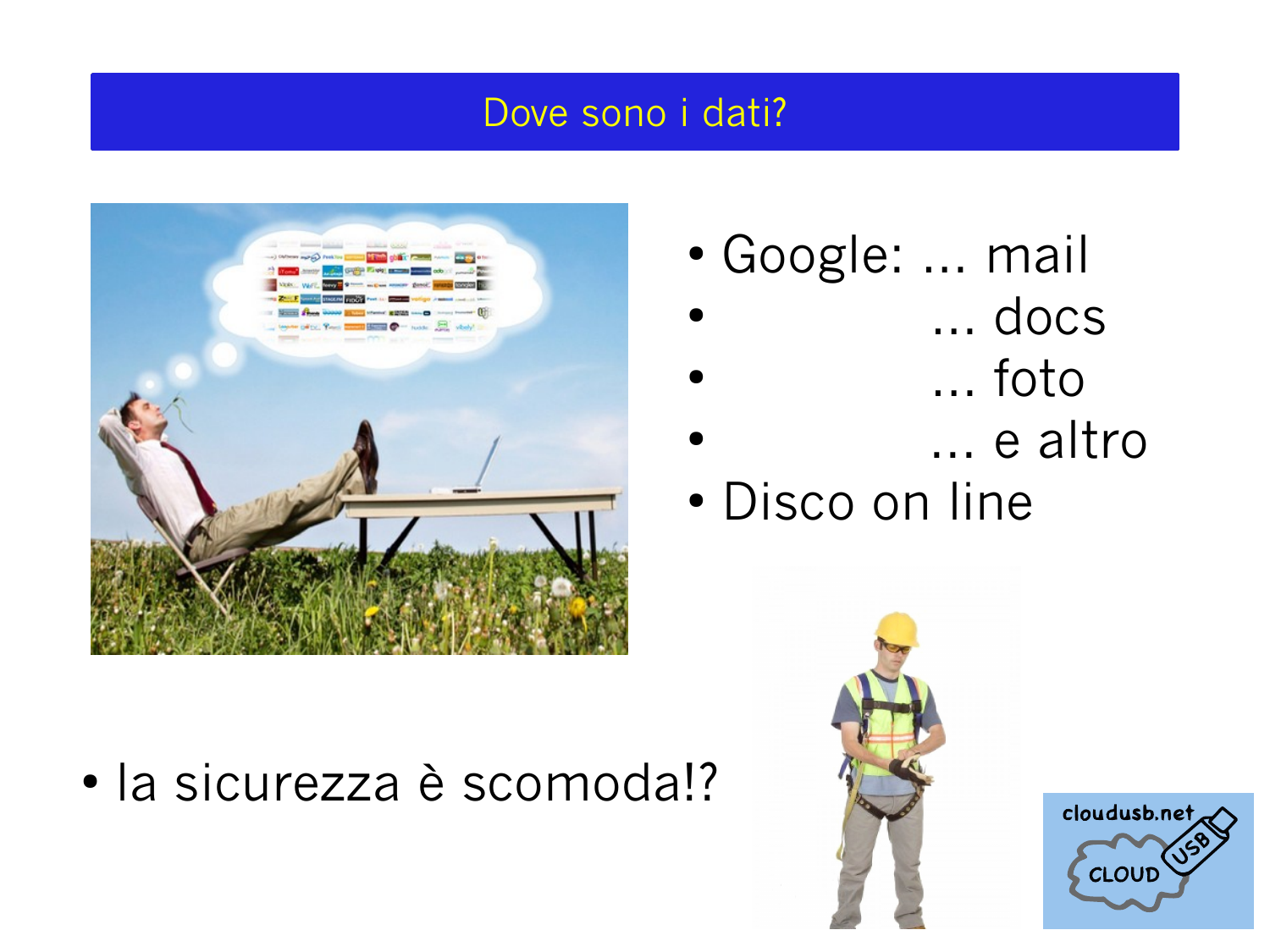## Soluzione 1?

## EULA:

This End End User License Agreement (EULA) is for informational purposes only. There is no software accompanying the EULA.

IMPORTANT-READ CAREFULLY: This End-User License Agreement ("EULA") is a legal agreement between you (either an individual or a single entity) and xxxxxxxx Corporation for the xxxxxxxx software that accompanies this EULA, w includes computer software and may include associated media, printed materials, "online" or electronic documentation, and Internet-based services ("Software"). An amendment or addendum to this EULA may accompany the softwa YOU AGREE TO BE BOUND BY THE TERMS OF THIS EULA BY INSTALLING, COPYING, OR OTHERWISE USING THE SOFTWARE. IF YOU DO NOT AGREE, DO NOT INSTALL, COPY, OR USE THE SOFTWARE; YOU MAY RETURN IT TO YOUR PLACE OF PURCHASE FOR A FULL REFUND, IF APPLICABLE.

1. GRANT OF LICENSE. xxxxxxxx grants you the following rights provided that you comply with all terms and conditions of this EULA:

1.1 Installation and use. You may install, use, access, display and run one copy of the Software on a single computer, such as a workstation, terminal or other device ("Workstation Computer"). The Software may not be used one processor at any one time on any single Workstation Computer.

1.2 Mandatory Activation. The license rights granted under this EULA are limited to the first thirty (30) days after you first install the Software unless you supply information required to activate your licensed copy in t during the setup sequence of the Software. You can activate the Software through the use of the Internet or telephone; toll charges may apply. You may also need to reactivate the Software if you modify your computer hardwa the Software. There are technological measures in this Software that are designed to prevent unlicensed use of the Software. xxxxxxxx will use those measures to confirm you have a legally licensed copy of the Software. If using a licensed copy of the Software, you are not allowed to install the Software or future Software updates, xxxxxxxx will not collect any personally identifiable information from your Workstation Computer during this pr

1.3 Device Connections. You may permit a maximum of five (5) computers or other electronic devices (each a "Device") to connect to the Workstation Computer to utilize one or more of the following services of the Software: Print Services, Internet Information Services, and remote access (including connection sharing and telephony services). The five connection maximum includes any indirect connections made through "multiplexing" or other sof hardware which pools or aggregates connections. This five connection maximum does not apply to any other uses of the Software.

1.4 Remote Assistance/NetMeeting. The Software contains Remote Assistance and NetMeeting technologies that enable the Software or applications installed on the Workstation Computer (sometimes referred to as a host device) accessed remotely from other Devices. When you are using Remote Assistance or NetMeeting (or other software which provides similar functionality for a similar purpose) you may share your session with other users without an the number of Device connections and without acquiring additional licenses for the Software. For xxxxxxx and non-xxxxxxx applications, you should consult the license agreement accompanying the applicable software or contac applicable licensor to determine whether use of the software with Remote Assistance or NetMeeting is permitted without an additional license. As used above, a session means the experience delivered by the Software similar user is using the input, output and display peripherals attached to the Workstation Computer.

## Tutto chiaro? Tranquilli … non serve leggere … fidatevi pure di me!

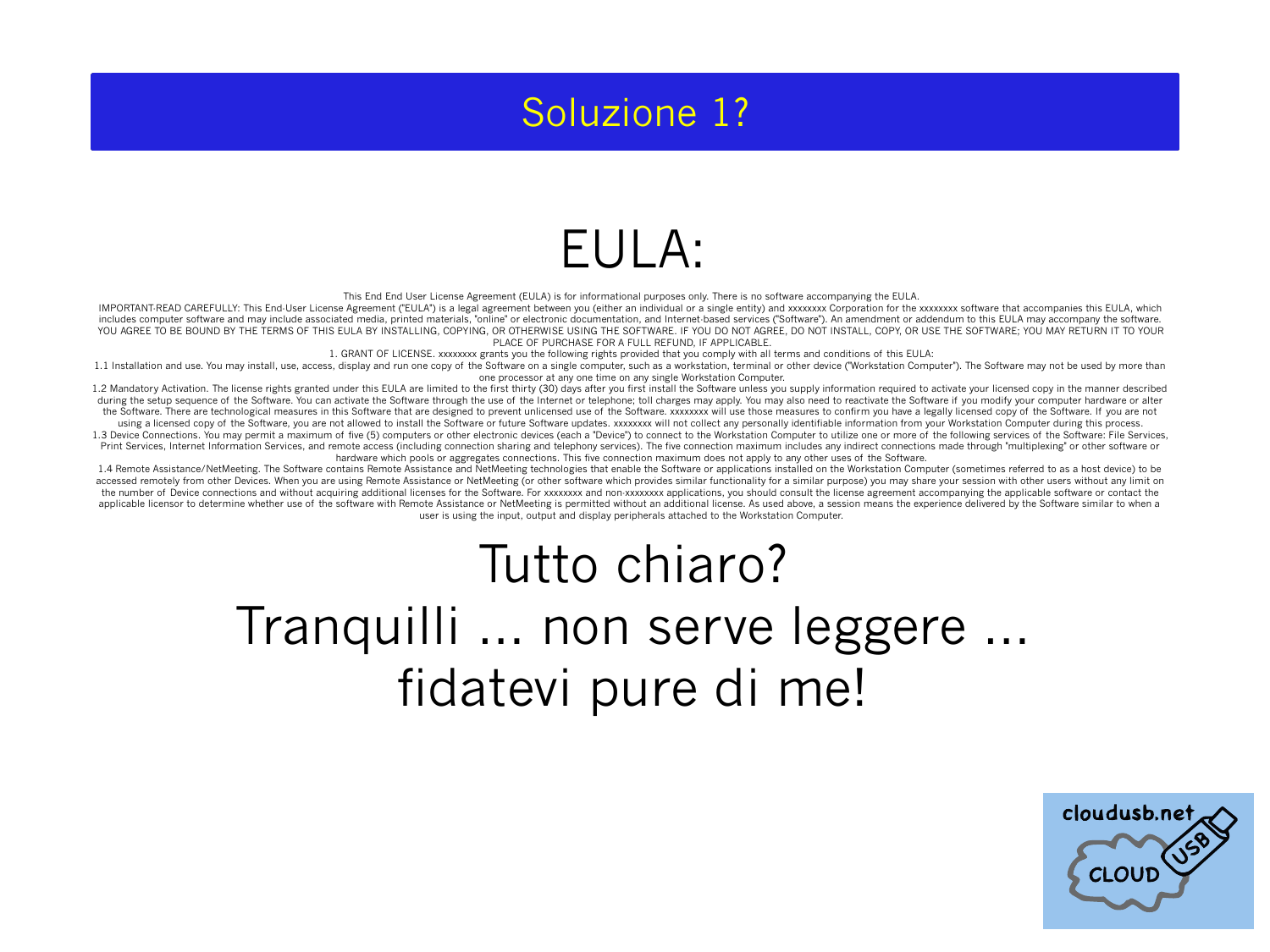## Soluzione 2?



In un mondo di banditi,

- o mi chiudo in casa
- o mi armo fino ai denti per uscire
- o cambio il mondo

Armi: GPG, AES, Blowfish, encfs, Truecrypt, firewall, server personali

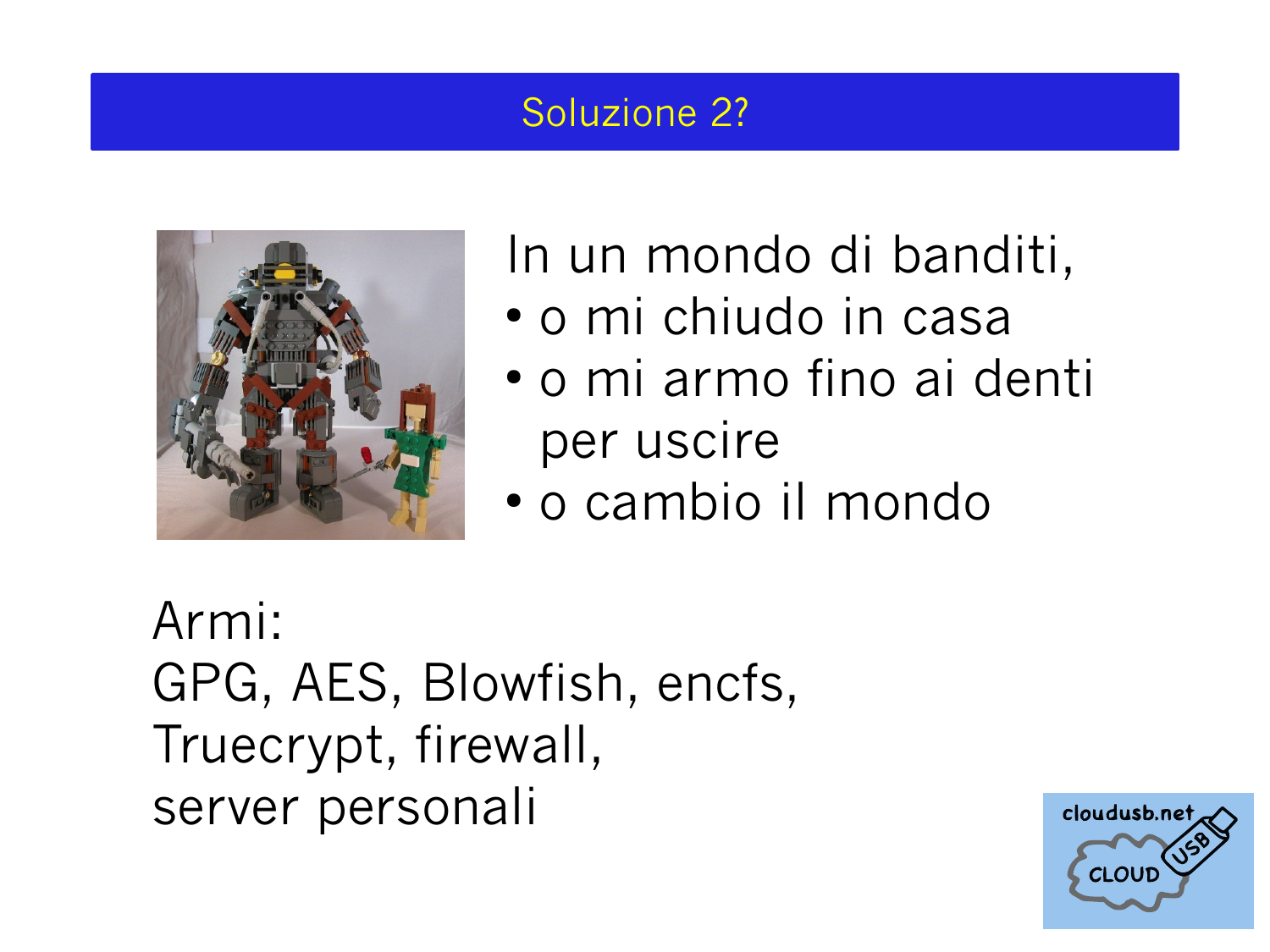### Cambiamo il mondo con Eben Moglen!



 Freedom box – presentata a: Freedom in The Cloud ISOC-NY1710-02 Eben Moglen's presentation NYU Feb 5 2010.

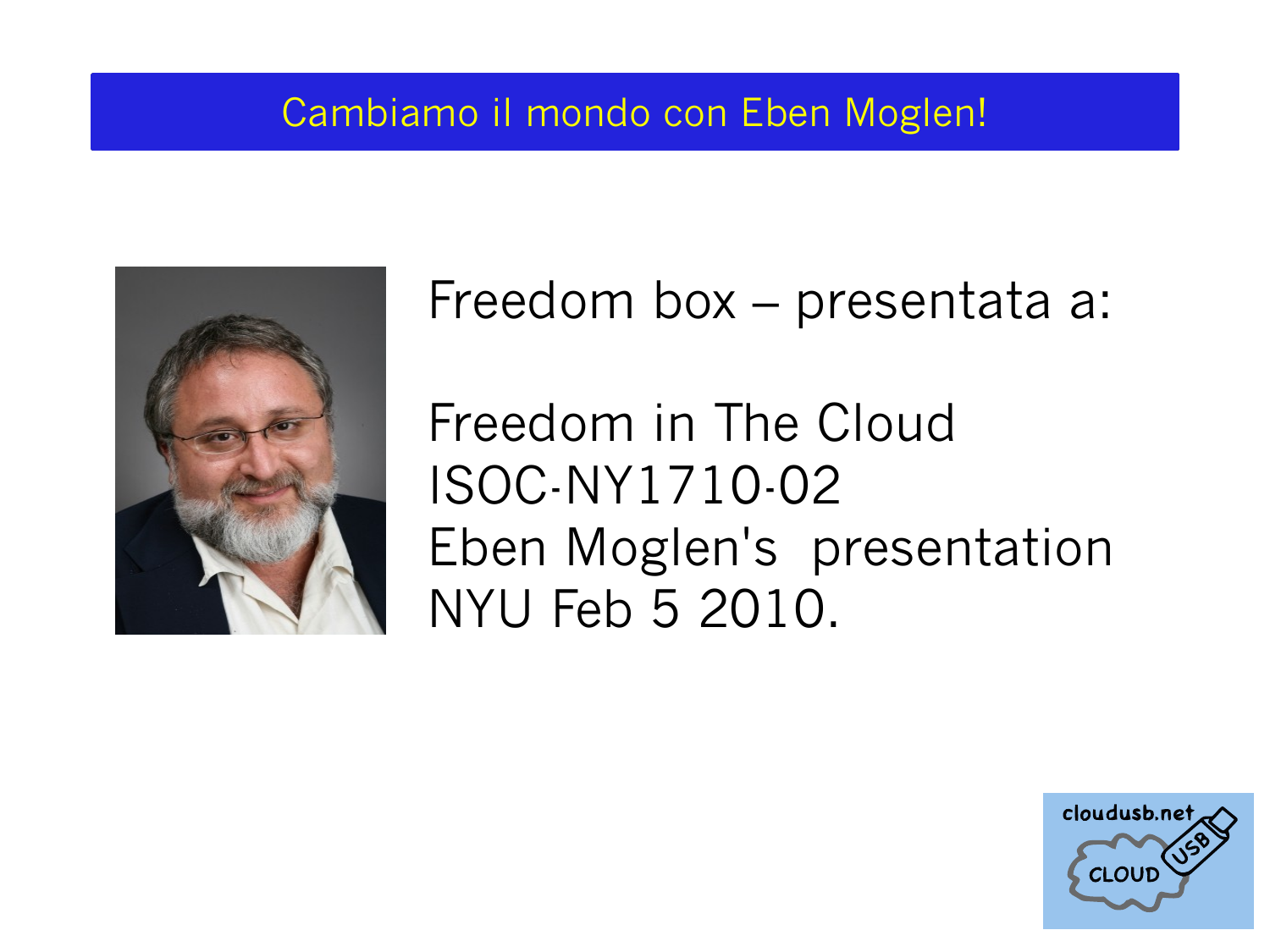### Il Punto di Controllo dei dati

la privacy si ha solo col controllo dei propri dati, ovvero con il controllo del proprio server, (e ovviamente facendo gestire i propri dati dal proprio server)

Siamo tornati al concetto "posso uscire solo se armato fino ai denti"?

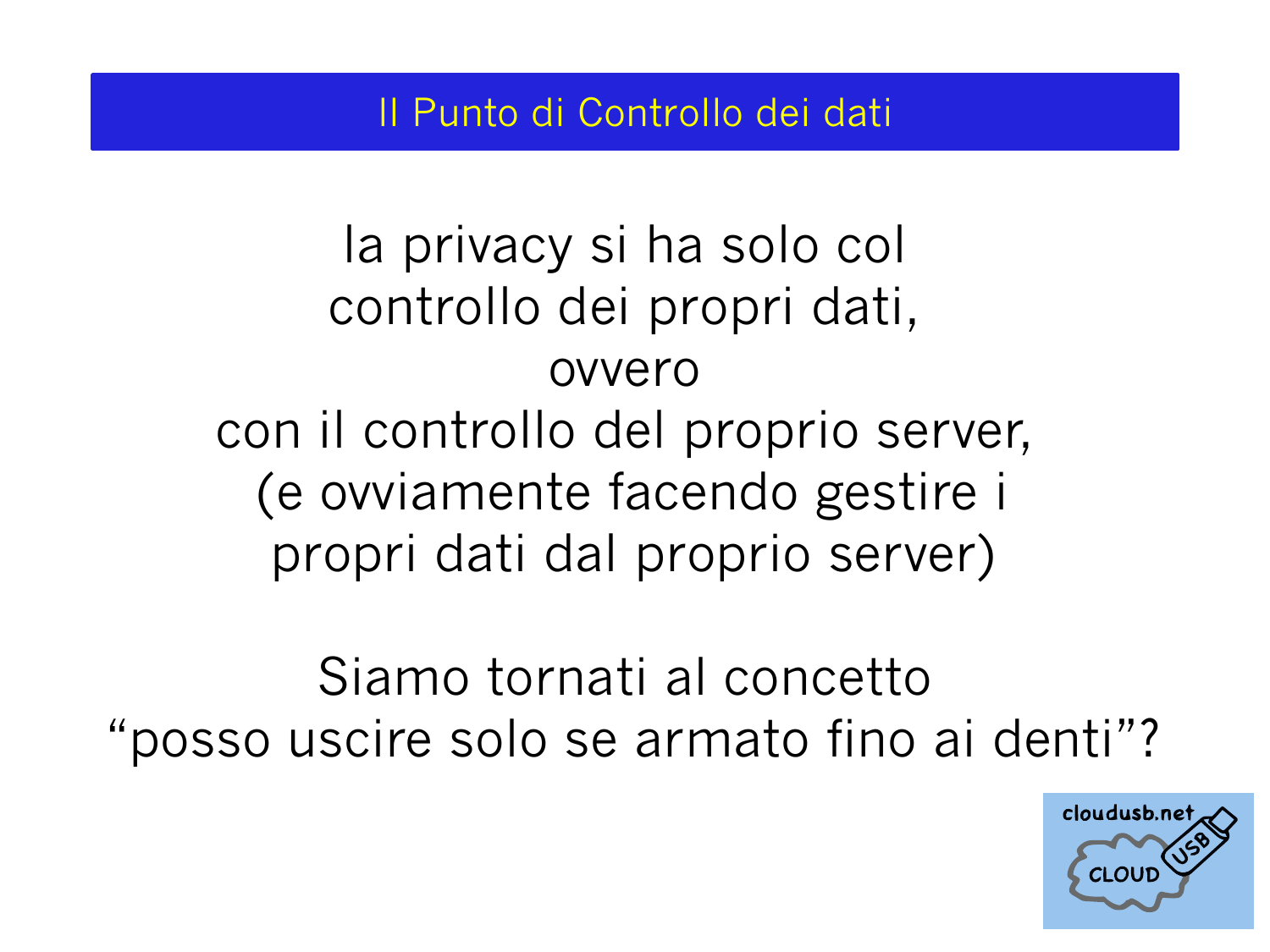### Una curiosità storica: Arpanet 1969

"Il progenitore e precursore della rete Internet è considerato il progetto ARPANET, finanziato dalla Defence Advanced Research Projects Agency (DARPA)" [da Wikipedia]

## ovvero

Costruiamo una rete ove i singoli nodi siano autosufficienti, senza server centrale (per sopravvivere ad un attacco nucleare)

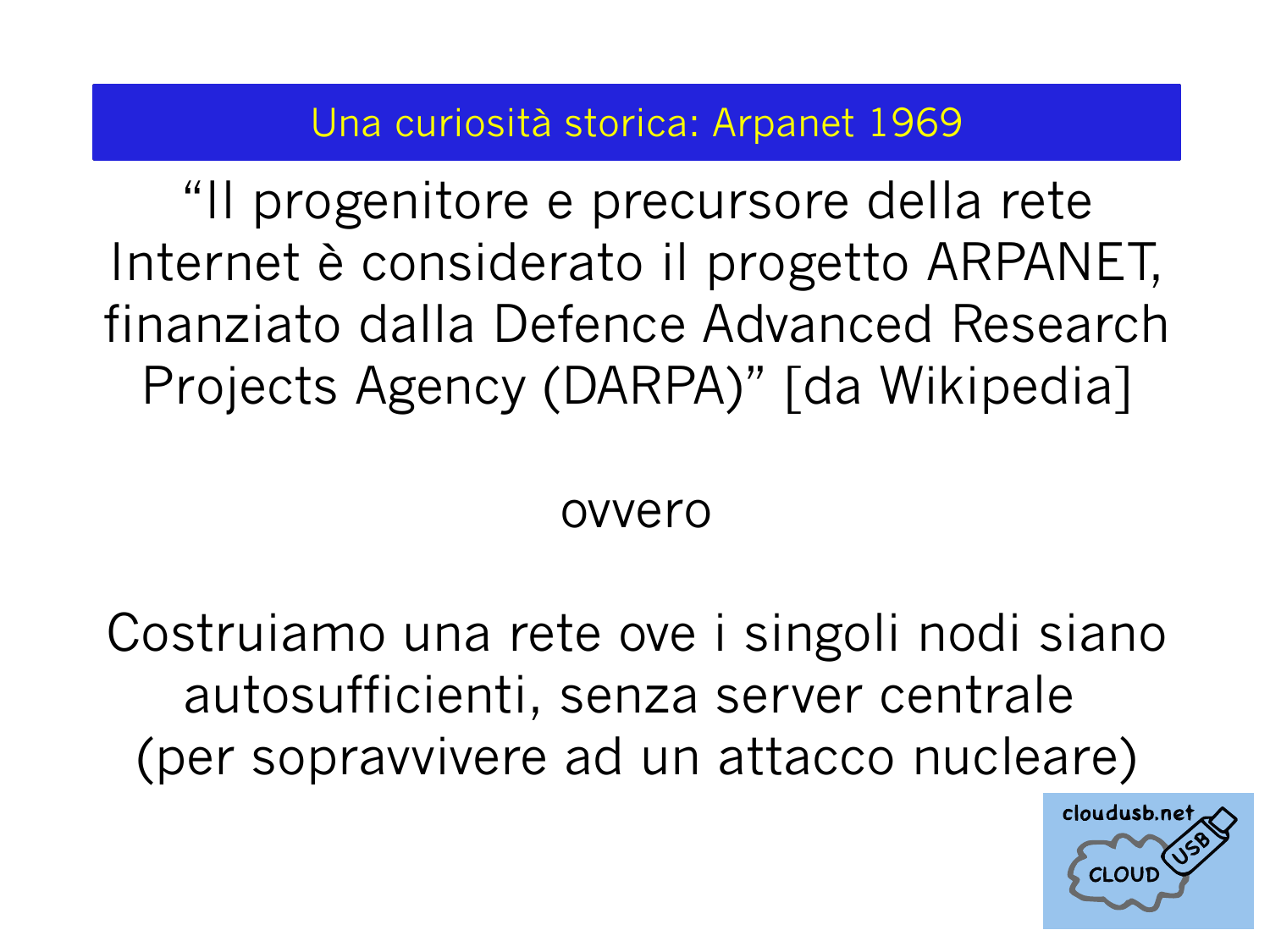#### Freedom Box

## Progetto Debian: <http://wiki.debian.org/FreedomBox>



un server dei servizi Plug and Play!?!?

## Ma in concreto?

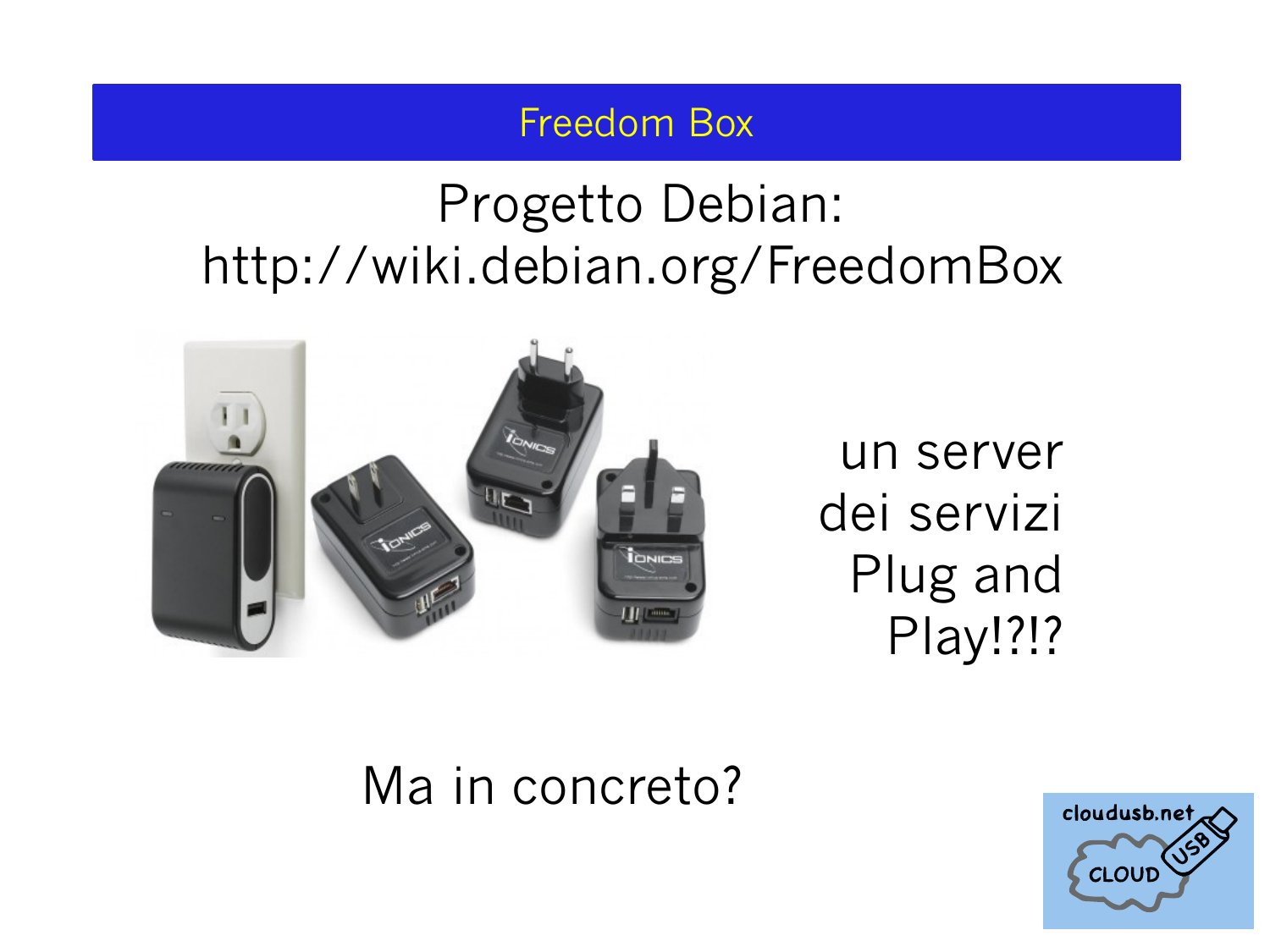## Roadmap

- Dispositivo "compatto"
- Collegabile alla rete
- Facilmente configurabile
- Con servizi personali
- posta
- sito
- bookmark
- album
- social network …

# Un UTOPIA???

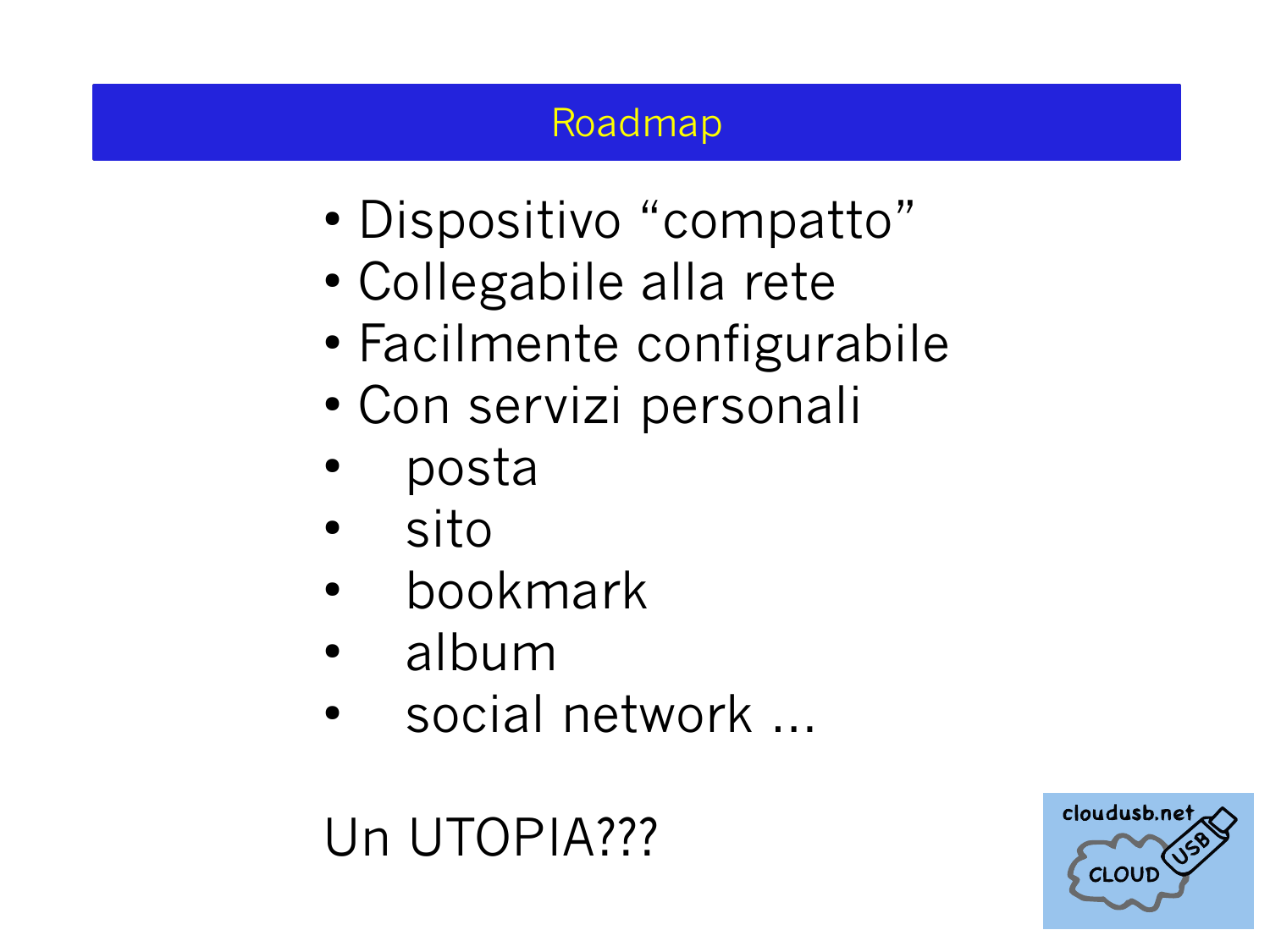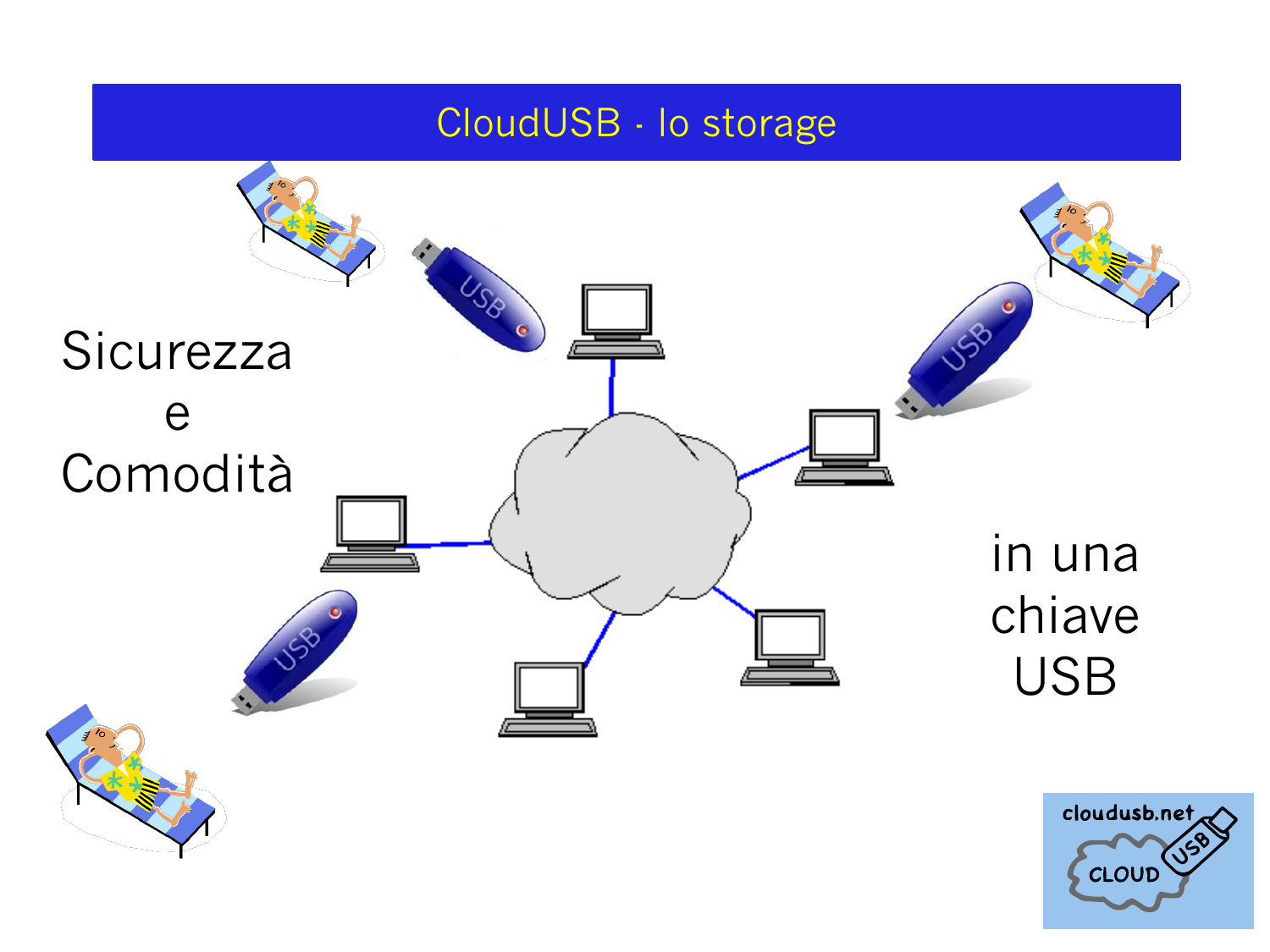#### Come funziona!



--------------------->

Dati in chiaro Y 382 Dfg er'fvna'bekf



CloudUSB protegge i dati prima di inviarli in internet

USB

cloudusb.net CLOUD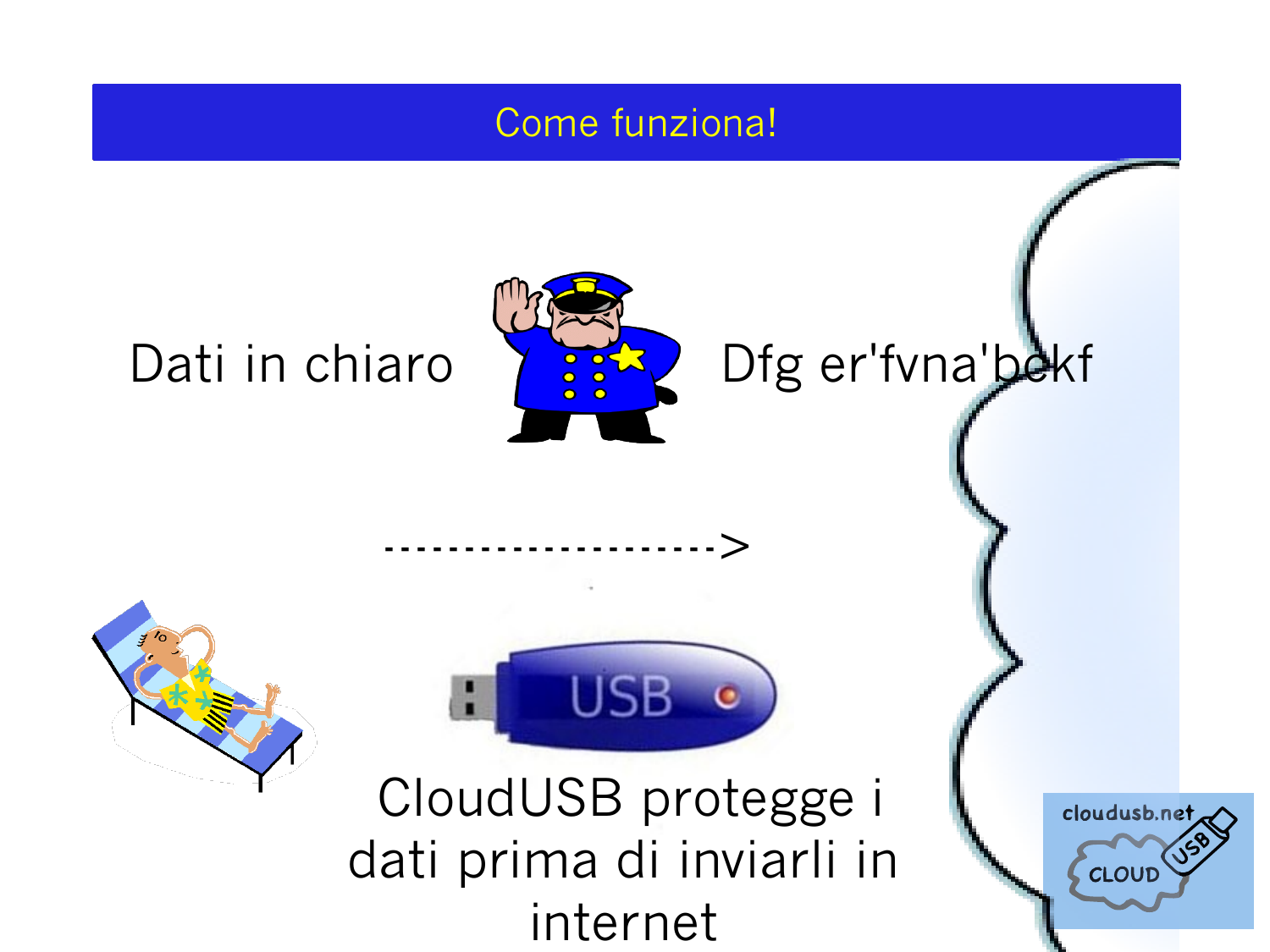## CloudUSB – caratteristiche

- chiave USB con sistema operativo
- ambiente di lavoro completo
- memorizzazione locale dei dati
- copia dei dati su server remoto
- sincronizzazione automatica
- software di crittografia sia per la copia locale che per quella remota

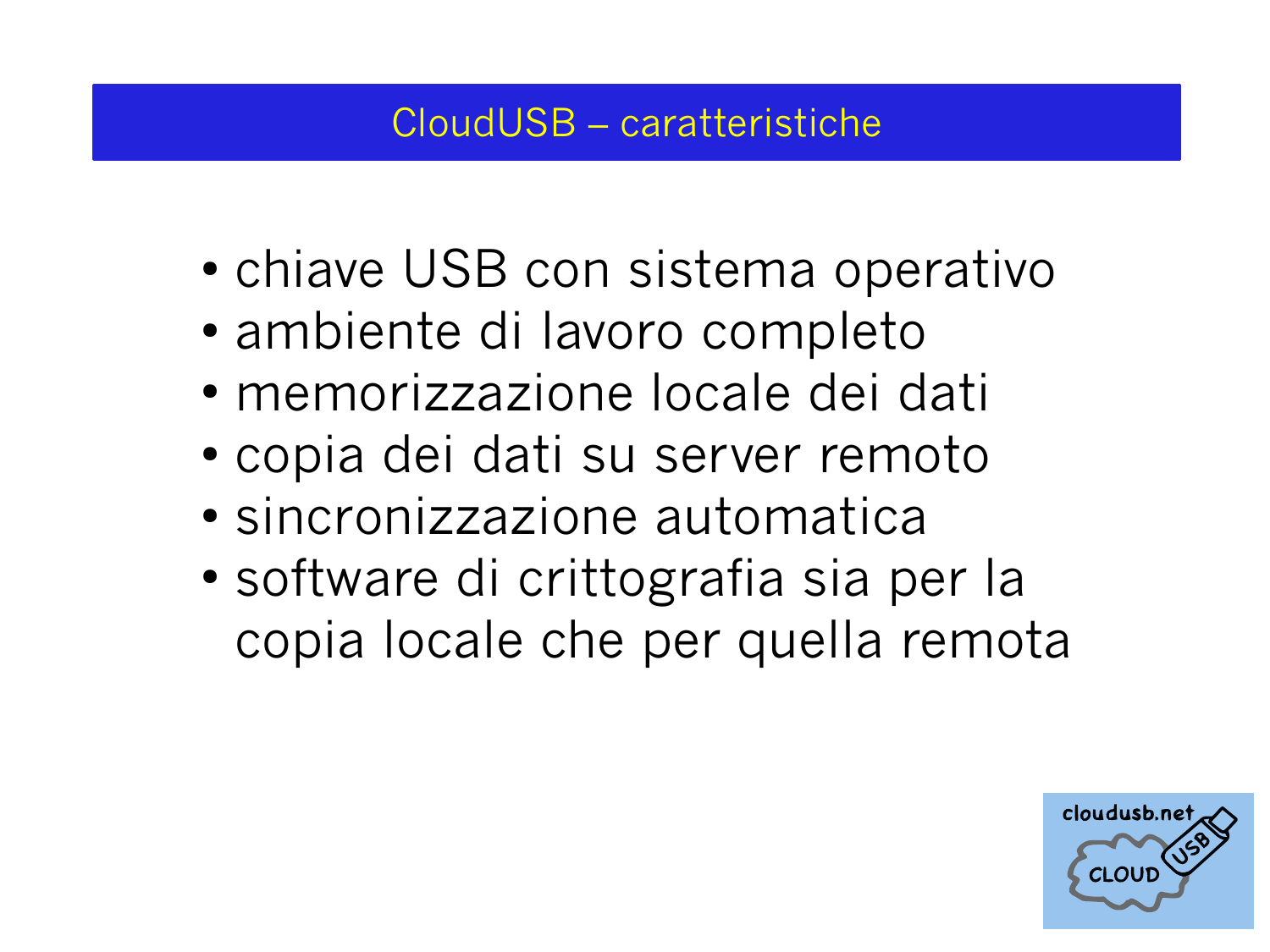CloudUSB – rientra in ambito FreedomBox?

Non del tutto … CloudUSB è meglio :-D

NON propone un server ma un dispositivo portatile, che usi anche server remoti, e mantenga il controllo dei dati. (e che possa lavorare anche senza collegamento ad Internet!)

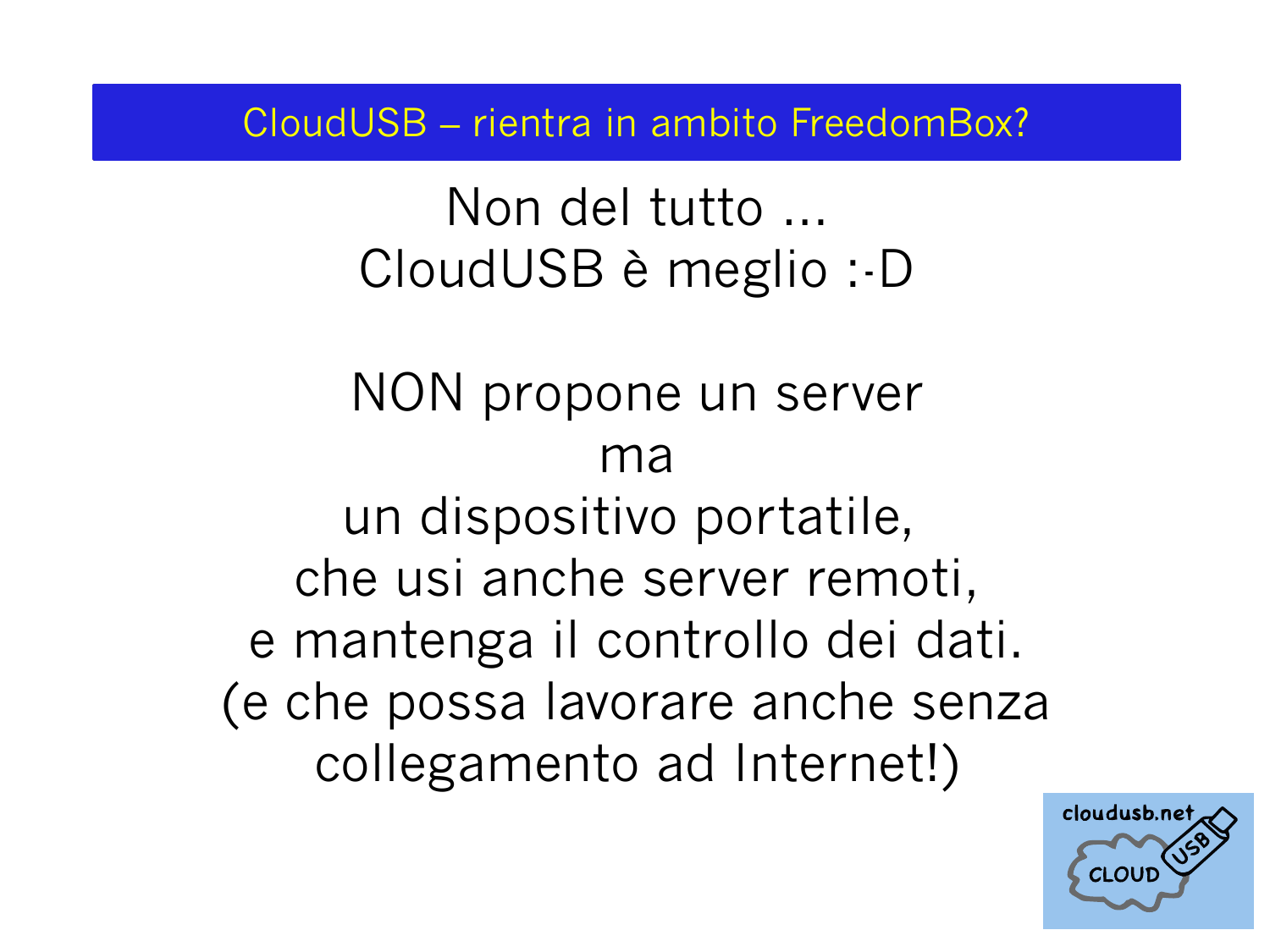#### Grazie a tutti!

# Riferimenti:

# [giammy@giammy.com](mailto:giammy@giammy.com)

# [http://cloudusb.net](http://cloudusb.net/)

## DOMANDE?